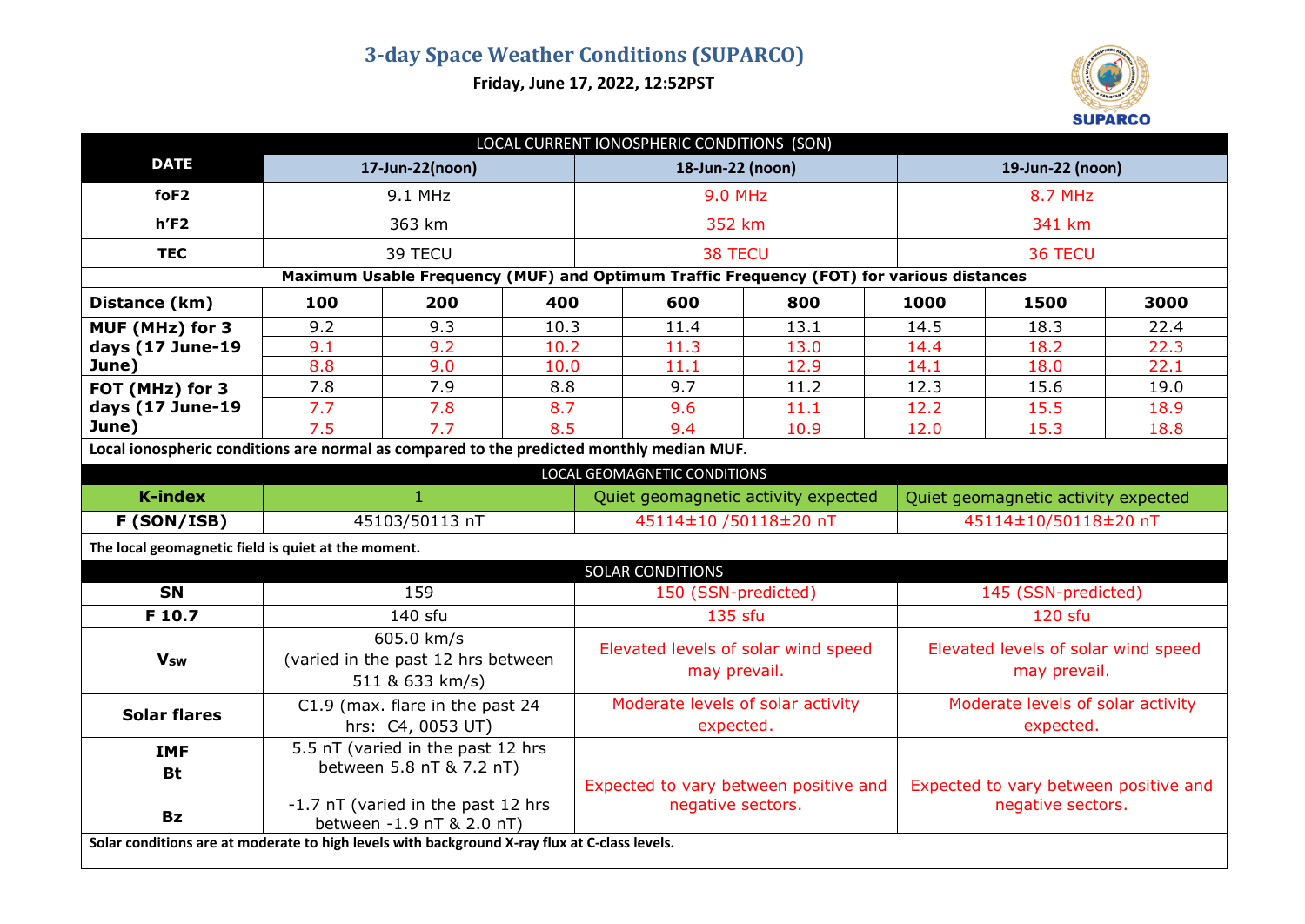## **Daily Sun: 17 June 2022**



*For information on radio blackout levels, please follow the link:*

http://www.swpc.noaa.gov/noaa-scales-explanation

## *Acknowledgements:*

*Images source: Solar Dynamics Observatory-SDO both images showing the Solar disk and Coronal Holes have been processed at SUPARCO using Automatic Solar Synoptic Analyzer (ASSA), developed jointly by the Korean Space Weather Centre of the Radio Research Agency (RRA) & Space Environment Laboratory (SELab).*

*Data sources: The planetary indices and solar data are taken from the URLs below:*

*[http://www.spaceweather.go.kr](http://www.spaceweather.go.kr/) http:*//[www.sws.bom.gov.au](http://www.sws.bom.gov.au/) *http:*//[www.solarmonitor.org](http://www.solarmonitor.org/)

**Sonmiani (SON): 25.2º N, 66.75º E Islamabad (ISB): 33.7º N, 73.13º E**